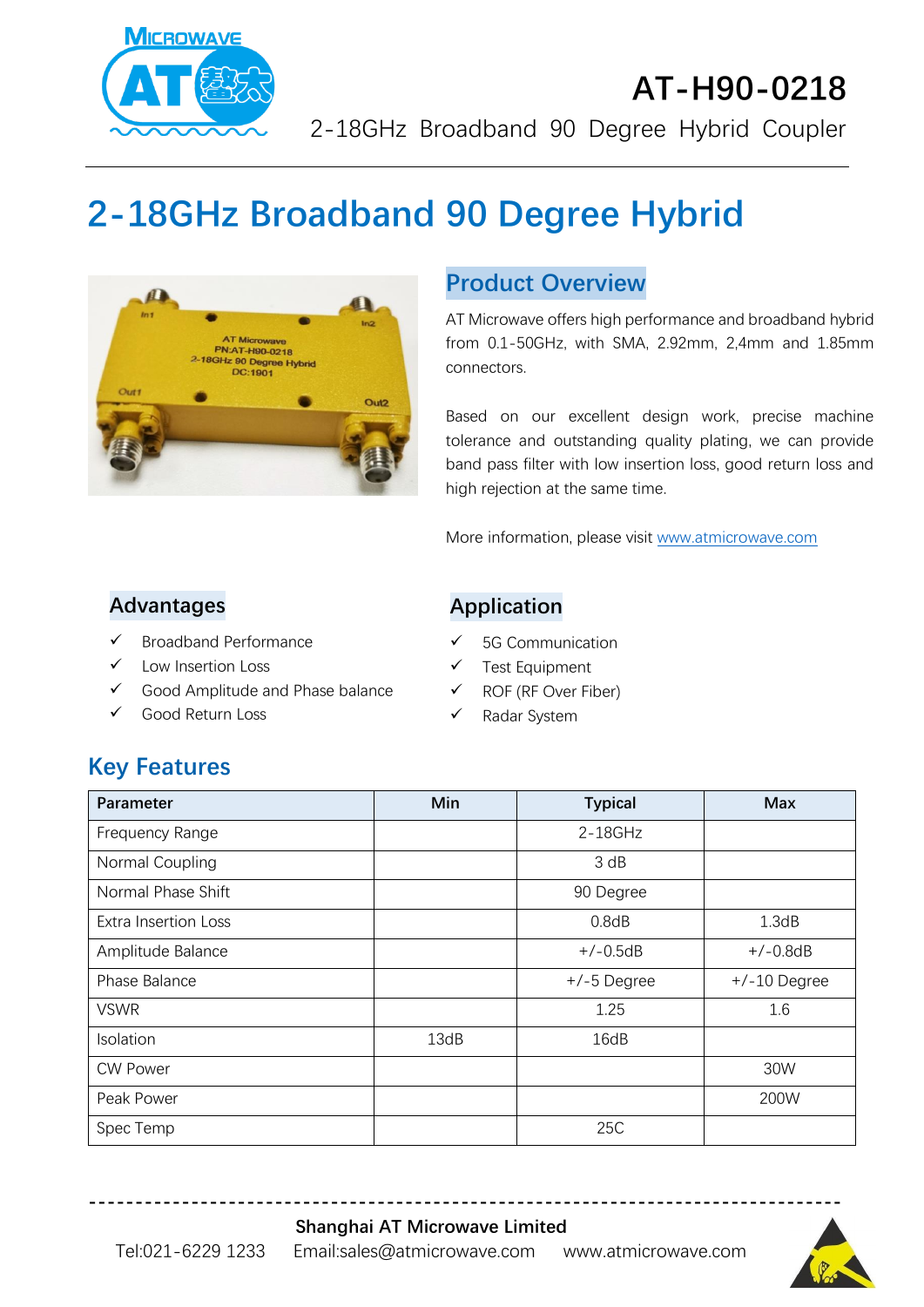

2-18GHz Broadband 90 Degree Hybrid Coupler

#### **Mechanical Information**

| <b>Item</b>        | <b>Description</b> |  |
|--------------------|--------------------|--|
| Input Port         | <b>SMA Female</b>  |  |
| <b>Output Port</b> | <b>SMA Female</b>  |  |
| Case Material      | Aluminum           |  |
| Finish             | Painted            |  |
| Weight             | 80 <sub>q</sub>    |  |
| Size:              | See outline        |  |

## **Absolute Maximum Ratings Table**

| Parameter                    | Value            |
|------------------------------|------------------|
| RF Input Power CW            | 30W              |
| <b>Operating Temperature</b> | $-40$ to $+85C$  |
| Storage Temperature          | $-65$ to $+125C$ |

## **Notes:**

- 1. Datasheet may be changed according to update of MMIC, Raw materials , process, and so on.
- 2. This data is only for reference, not for guaranteed specifications.
- 3. Please contact AT Microwave team to make sure you have the most current data.

# **Dimension:** (unit in mm)